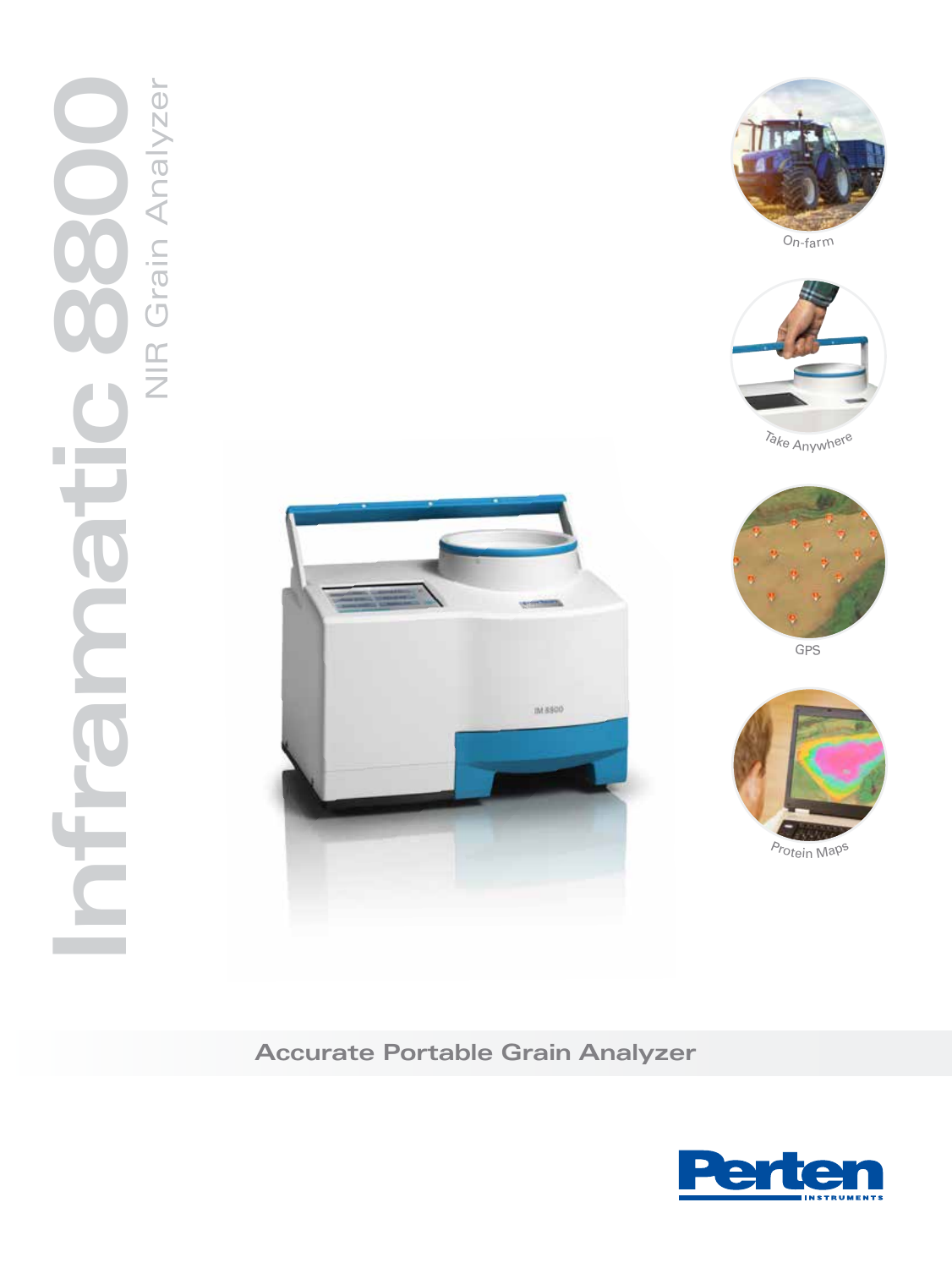### **The take-anywhere answer to your grain quality questions.**

**Cake Anywy** *Near-infrared (NIR) grain testing has been a fixture*  GP: *at large elevators and grain processors for years. With the use of newly available technology, Perten Instruments is excited to introduce a tester designed specifically for on-farm use.*



**IM 8800** 

**Designed** for farm conditions, this rugged meter is ideal for testing grain for moisture, protein and oil. An automated shutter protects the tester from light, insects and vermin to ensure reliable, low maintenance operation for years to come.

**Portable** – Compact, light enough to hand carry and powered by 12V to 24V, or battery (up to 2 hours), the Inframatic 8800 goes with you where you need it most: in the pickup truck, in the cab of the header and to the silo. The standard carrying bag protects the IM 8800 and is useful for transporting the instrument to inspection sites, fields etc. It's also useful for long-term, protective storage of the instrument after harvest.

**GPS** – The Inframatic 8800 is equipped with a GPS so you can create protein maps of your fields. Make fast harvesting and binning decisions to manage your grain quality.

**Protein maps** allow farmers to extract additional profit by identifying pockets of premium grain. Topography, fertilization, and run-off are known to cause variation in protein content within a field. The Inframatic 8800 helps you get the most value from the grain you are already producing.

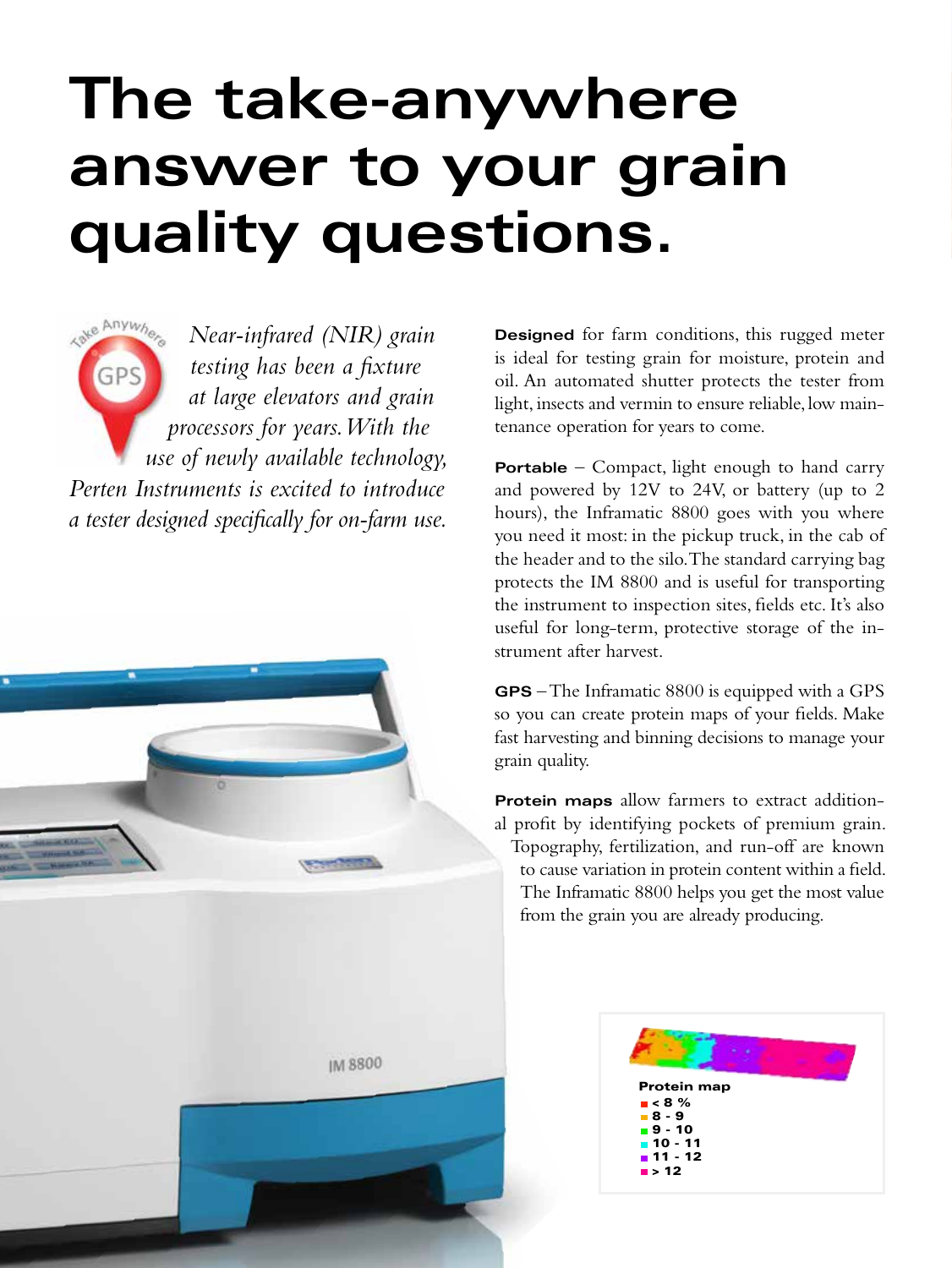

#### **Why the Inframatic 8800 is different**

An on farm grain analyzer has been desirable for some time. The demands on such an instrument are high, however, and must balance many requirements. It must be rugged and robust. It must be portable to tote around the field. It must be simple to operate, but sophisticated enough to provide accuracy similar to elevator and lab instruments. And it must do it all in a cost-effective manner.

Recent technological developments have allowed us to develop just such an instrument. The Inframatic 8800 uses solid state components and diode array technology meaning no moving optical components. The lack of moving parts allows us to align and match instruments at the factory – one instrument is exactly like the next. This means the instruments are accurate, repeatable, and reproducible.

#### **Measure in the field**

Before delivery

**Before delivery** 

It's all about portability and fit-for-purpose with the IM 8800. Place it in the cab of your pickup or harvester. It's small enough to carry around the field for spot testing allowing you to determine optimal harvest time. The 2 hour battery life and GPS allow you to create protein maps of fields.

Variability of protein in wheat within a single row has been shown to be up to 6%. The maps allow you to capture that value. Maximize profitability by better controlling drying, identifying your highest quality grain, and selling it for a premium.

#### **Quality Control before delivery**

Deliver the right grain to the right buyer. Test your grain as it's going into storage and as it's going into the truck. Send the highest quality grain to those willing to pay premiums. Make sure you get the most for your grain.

*"Get the most from your grain with fast, accurate analysis."*